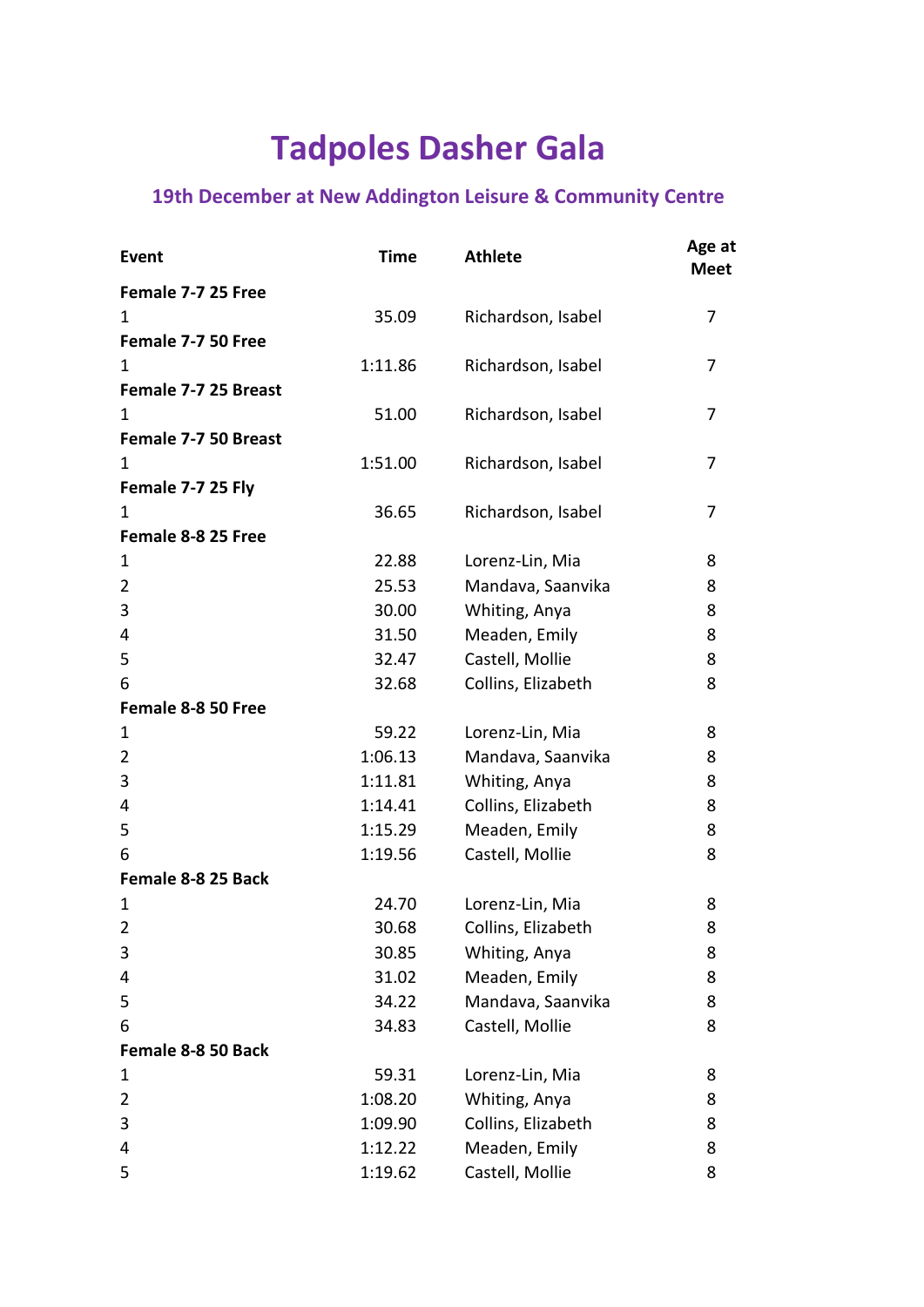| 6                    | 1:22.94 | Mandava, Saanvika  | 8 |
|----------------------|---------|--------------------|---|
| Female 8-8 25 Breast |         |                    |   |
| 1                    | 30.18   | Lorenz-Lin, Mia    | 8 |
| 2                    | 35.09   | Mandava, Saanvika  | 8 |
| 3                    | 37.85   | Whiting, Anya      | 8 |
| 4                    | 43.15   | Castell, Mollie    | 8 |
| 5                    | 44.12   | Meaden, Emily      | 8 |
| 6                    | 51.13   | Collins, Elizabeth | 8 |
| Female 8-8 50 Breast |         |                    |   |
| 1                    | 1:06.84 | Lorenz-Lin, Mia    | 8 |
| $\overline{2}$       | 1:23.22 | Mandava, Saanvika  | 8 |
| 3                    | 1:24.63 | Whiting, Anya      | 8 |
| 4                    | 1:33.75 | Meaden, Emily      | 8 |
| 5                    | 1:34.91 | Castell, Mollie    | 8 |
| 6                    | 2:14.05 | Collins, Elizabeth | 8 |
| Female 8-8 25 Fly    |         |                    |   |
| 1                    | 31.94   | Lorenz-Lin, Mia    | 8 |
| 2                    | 41.21   | Castell, Mollie    | 8 |
| 3                    | 42.19   | Collins, Elizabeth | 8 |
| 4                    | 42.31   | Mandava, Saanvika  | 8 |
| 5                    | 45.69   | Whiting, Anya      | 8 |
| Female 9-9 25 Free   |         |                    |   |
| 1                    | 21.97   | Hillman, Macy      | 9 |
| 2                    | 22.15   | Ballard, Yana      | 9 |
| 3                    | 23.71   | Rehan, Alyssa      | 9 |
| 4                    | 24.03   | Liu, Ava           | 9 |
| 5                    | 24.12   | Doyle, Chloe       | 9 |
| 6                    | 26.90   | Bhagwat, Ria       | 9 |
|                      | 28.70   | Pandey, Aadya      | 9 |
| Female 9-9 50 Free   |         |                    |   |
| 1                    | 53.47   | Ballard, Yana      | 9 |
| 2                    | 56.62   | Doyle, Chloe       | 9 |
| 3                    | 58.88   | Hillman, Macy      | 9 |
| 4                    | 59.31   | Rehan, Alyssa      | 9 |
| 5                    | 1:01.76 | Liu, Ava           | 9 |
| 6                    | 1:06.59 | Bhagwat, Ria       | 9 |
| 7                    | 1:09.75 | Pandey, Aadya      | 9 |
| Female 9-9 25 Back   |         |                    |   |
| 1                    | 26.99   | Hillman, Macy      | 9 |
| 2                    | 27.00   | Ballard, Yana      | 9 |
| 3                    | 27.41   | Liu, Ava           | 9 |
| 4                    | 27.81   | Rehan, Alyssa      | 9 |
| 5                    | 28.15   | Doyle, Chloe       | 9 |
| 6                    | 30.22   | Pandey, Aadya      | 9 |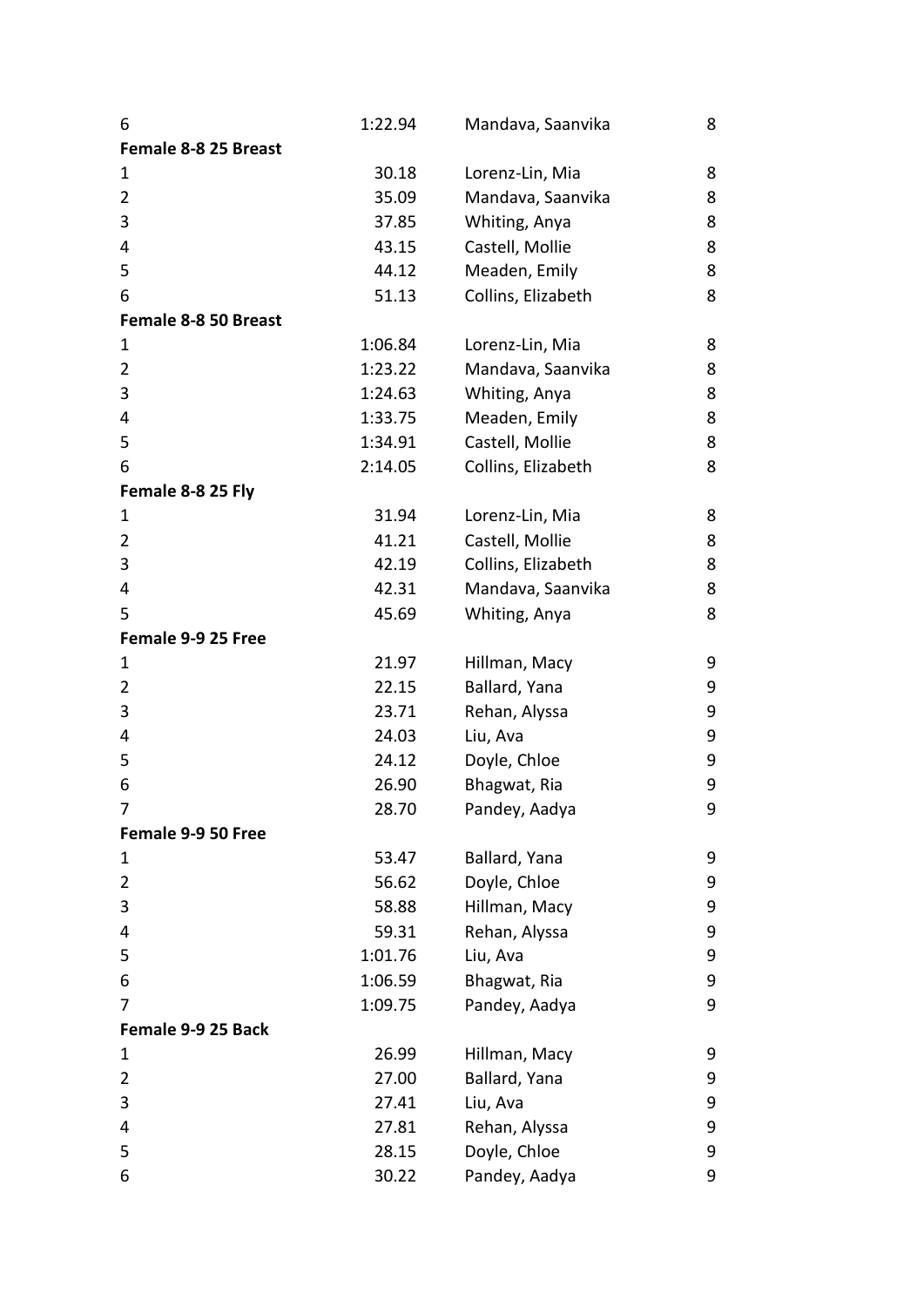| 7                           | 32.93   | Bhagwat, Ria        | 9  |
|-----------------------------|---------|---------------------|----|
| Female 9-9 50 Back          |         |                     |    |
| 1                           | 59.87   | Hillman, Macy       | 9  |
| 2                           | 1:00.19 | Ballard, Yana       | 9  |
| 3                           | 1:04.78 | Liu, Ava            | 9  |
| 4                           | 1:06.29 | Pandey, Aadya       | 9  |
| 5                           | 1:14.40 | Bhagwat, Ria        | 9  |
| Female 9-9 25 Breast        |         |                     |    |
| 1                           | 31.63   | Liu, Ava            | 9  |
| 2                           | 31.90   | Ballard, Yana       | 9  |
| 3                           | 33.47   | Doyle, Chloe        | 9  |
| 4                           | 33.93   | Hillman, Macy       | 9  |
| 5                           | 34.37   | Bhagwat, Ria        | 9  |
| 6                           | 43.94   | Pandey, Aadya       | 9  |
| Female 9-9 50 Breast        |         |                     |    |
| 1                           | 1:08.75 | Ballard, Yana       | 9  |
| 2                           | 1:09.56 | Doyle, Chloe        | 9  |
| 3                           | 1:13.75 | Liu, Ava            | 9  |
| 4                           | 1:18.82 | Bhagwat, Ria        | 9  |
| 5                           | 1:22.76 | Hillman, Macy       | 9  |
| 6                           | 1:32.60 | Pandey, Aadya       | 9  |
| Female 9-9 25 Fly           |         |                     |    |
| 1                           | 30.75   | Hillman, Macy       | 9  |
| 2                           | 32.37   | Ballard, Yana       | 9  |
| 3                           | 34.50   | Rehan, Alyssa       | 9  |
| 4                           | 38.50   | Doyle, Chloe        | 9  |
| 5                           | 39.88   | Pandey, Aadya       | 9  |
| 6                           | 40.15   | Liu, Ava            | 9  |
| Female 10-10 25 Free        |         |                     |    |
| 1                           | 22.05   | Bertolaso, Isabella | 10 |
| $\overline{2}$              | 22.67   | Lyphout, Lori       | 10 |
| 3                           | 24.37   | Cannell, Alice      | 10 |
| 4                           | 25.04   | Aitkin, Daisy       | 10 |
| 5                           | 28.88   | Richardson, Chloe   | 10 |
| <b>Female 10-10 50 Free</b> |         |                     |    |
| 1                           | 53.16   | Lyphout, Lori       | 10 |
| $\overline{2}$              | 56.87   | Aitkin, Daisy       | 10 |
| 3                           | 58.93   | Bertolaso, Isabella | 10 |
| 4                           | 1:04.43 | Cannell, Alice      | 10 |
| 5                           | 1:07.97 | Pasam, Aditi        | 10 |
| 6                           | 1:09.94 | Richardson, Chloe   | 10 |
| Female 10-10 25 Back        |         |                     |    |
| 1                           | 26.94   | Lyphout, Lori       | 10 |
| $\overline{2}$              | 27.44   | Aitkin, Daisy       | 10 |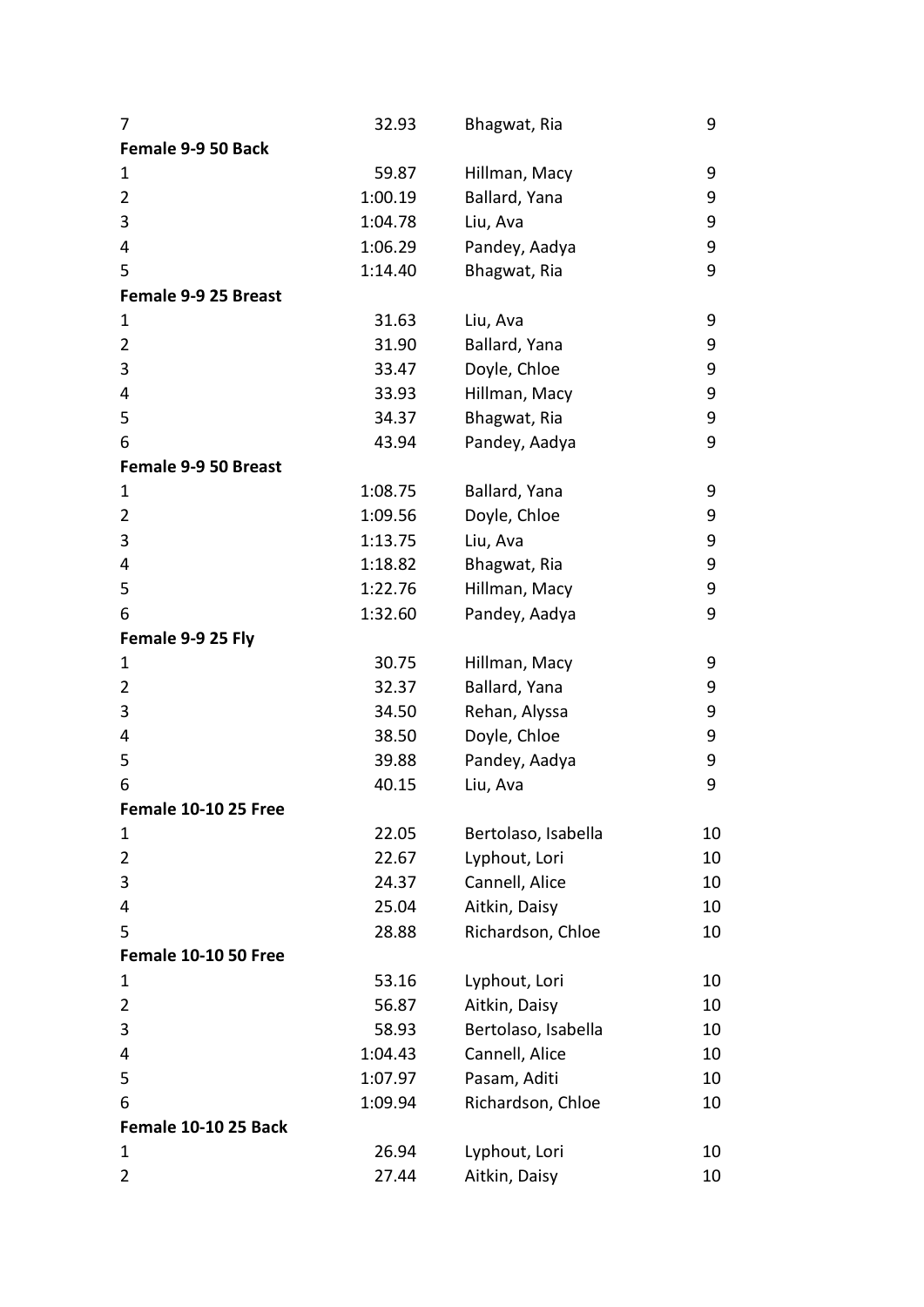| 3                           | 28.00   | Bertolaso, Isabella | 10 |
|-----------------------------|---------|---------------------|----|
| 4                           | 31.44   | Pasam, Aditi        | 10 |
| 5                           | 32.31   | Richardson, Chloe   | 10 |
| <b>Female 10-10 50 Back</b> |         |                     |    |
| 1                           | 1:00.91 | Aitkin, Daisy       | 10 |
| $\overline{2}$              | 1:01.64 | Lyphout, Lori       | 10 |
| 3                           | 1:02.00 | Bertolaso, Isabella | 10 |
| 4                           | 1:10.28 | Richardson, Chloe   | 10 |
| 5                           | 1:18.47 | Pasam, Aditi        | 10 |
| Female 10-10 25 Breast      |         |                     |    |
| 1                           | 30.37   | Lyphout, Lori       | 10 |
| 2                           | 30.97   | Cannell, Alice      | 10 |
| 3                           | 31.28   | Richardson, Chloe   | 10 |
| 4                           | 32.25   | Aitkin, Daisy       | 10 |
| 5                           | 32.97   | Pasam, Aditi        | 10 |
| 6                           | 33.47   | Bertolaso, Isabella | 10 |
| Female 10-10 50 Breast      |         |                     |    |
| $\mathbf 1$                 | 1:06.03 | Aitkin, Daisy       | 10 |
| $\overline{2}$              | 1:08.92 | Lyphout, Lori       | 10 |
| 3                           | 1:09.38 | Richardson, Chloe   | 10 |
| 4                           | 1:10.78 | Cannell, Alice      | 10 |
| 5                           | 1:17.09 | Pasam, Aditi        | 10 |
| 6                           | 1:17.81 | Bertolaso, Isabella | 10 |
| <b>Female 10-10 25 Fly</b>  |         |                     |    |
| $\mathbf 1$                 | 30.56   | Lyphout, Lori       | 10 |
| $\overline{2}$              | 33.80   | Richardson, Chloe   | 10 |
| 3                           | 34.99   | Bertolaso, Isabella | 10 |
| 4                           | 38.13   | Aitkin, Daisy       | 10 |
| <b>Female Open 25 Free</b>  |         |                     |    |
| 1                           | 21.97   | Hillman, Macy       | 9  |
| 2                           | 22.05   | Bertolaso, Isabella | 10 |
| 3                           | 22.15   | Ballard, Yana       | 9  |
| 4                           | 22.67   | Lyphout, Lori       | 10 |
| 5                           | 22.88   | Lorenz-Lin, Mia     | 8  |
| 6                           | 23.71   | Rehan, Alyssa       | 9  |
| 7                           | 24.03   | Liu, Ava            | 9  |
| 8                           | 24.12   | Doyle, Chloe        | 9  |
| 9                           | 24.37   | Cannell, Alice      | 10 |
| 10                          | 25.04   | Aitkin, Daisy       | 10 |
| 11                          | 25.53   | Mandava, Saanvika   | 8  |
| 12                          | 26.90   | Bhagwat, Ria        | 9  |
| 13                          | 28.70   | Pandey, Aadya       | 9  |
| 14                          | 28.88   | Richardson, Chloe   | 10 |
| 15                          | 30.00   | Whiting, Anya       | 8  |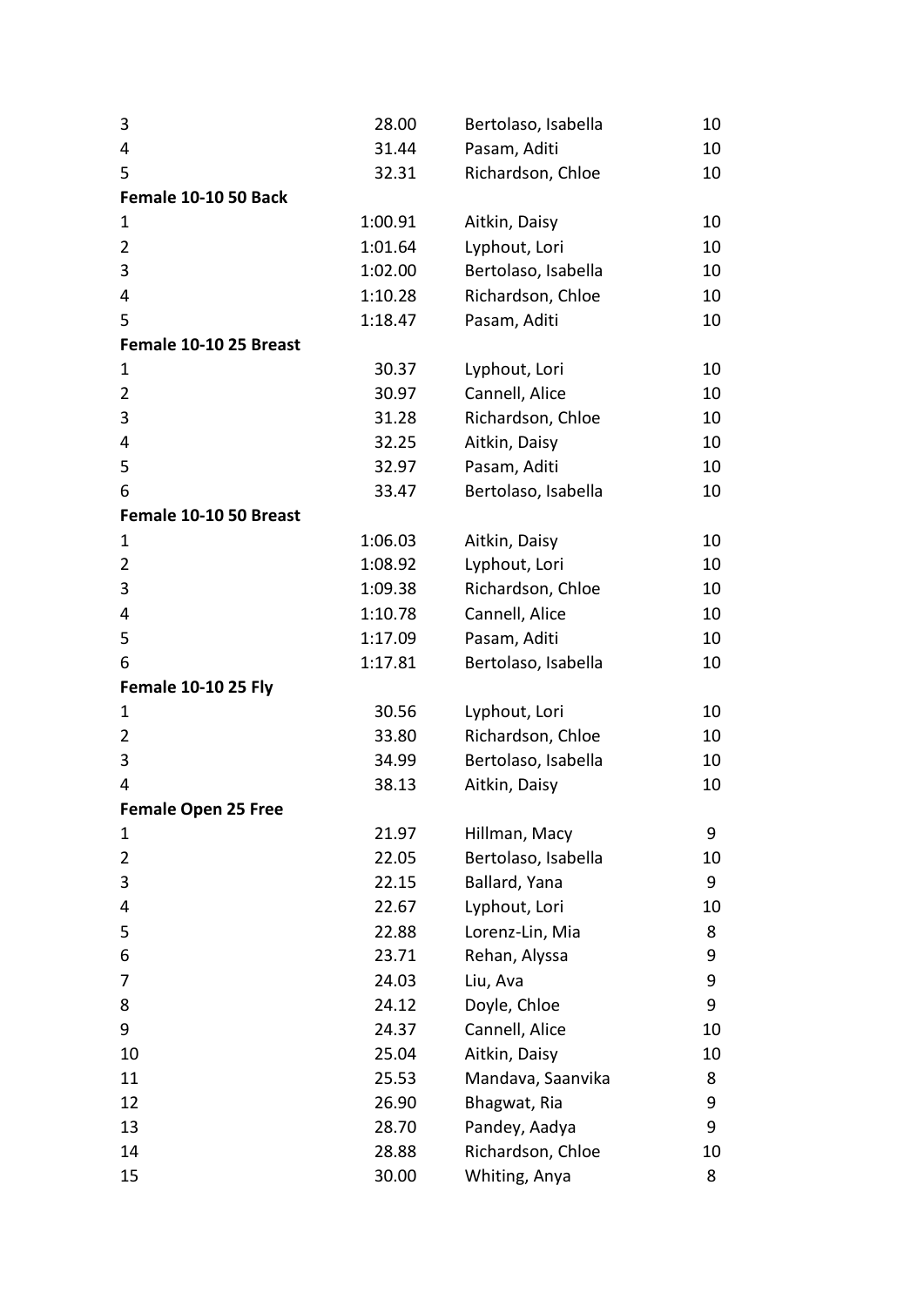| 16                         | 31.50   | Meaden, Emily       | 8  |
|----------------------------|---------|---------------------|----|
| 17                         | 32.47   | Castell, Mollie     | 8  |
| 18                         | 32.68   | Collins, Elizabeth  | 8  |
| 19                         | 35.09   | Richardson, Isabel  | 7  |
| <b>Female Open 50 Free</b> |         |                     |    |
| 1                          | 53.16   | Lyphout, Lori       | 10 |
| 2                          | 53.47   | Ballard, Yana       | 9  |
| 3                          | 56.62   | Doyle, Chloe        | 9  |
| 4                          | 56.87   | Aitkin, Daisy       | 10 |
| 5                          | 58.88   | Hillman, Macy       | 9  |
| 6                          | 58.93   | Bertolaso, Isabella | 10 |
| 7                          | 59.22   | Lorenz-Lin, Mia     | 8  |
| 8                          | 59.31   | Rehan, Alyssa       | 9  |
| 9                          | 1:01.76 | Liu, Ava            | 9  |
| 10                         | 1:04.43 | Cannell, Alice      | 10 |
| 11                         | 1:06.13 | Mandava, Saanvika   | 8  |
| 12                         | 1:06.59 | Bhagwat, Ria        | 9  |
| 13                         | 1:07.97 | Pasam, Aditi        | 10 |
| 14                         | 1:09.75 | Pandey, Aadya       | 9  |
| 15                         | 1:09.94 | Richardson, Chloe   | 10 |
| 16                         | 1:11.81 | Whiting, Anya       | 8  |
| 17                         | 1:11.86 | Richardson, Isabel  | 7  |
| 18                         | 1:14.41 | Collins, Elizabeth  | 8  |
| 19                         | 1:15.29 | Meaden, Emily       | 8  |
| 20                         | 1:19.56 | Castell, Mollie     | 8  |
| <b>Female Open 25 Back</b> |         |                     |    |
| $\mathbf 1$                | 24.70   | Lorenz-Lin, Mia     | 8  |
| $\overline{2}$             | 26.94   | Lyphout, Lori       | 10 |
| 3                          | 26.99   | Hillman, Macy       | 9  |
| 4                          | 27.00   | Ballard, Yana       | 9  |
| 5                          | 27.41   | Liu, Ava            | 9  |
| 6                          | 27.44   | Aitkin, Daisy       | 10 |
| 7                          | 27.81   | Rehan, Alyssa       | 9  |
| 8                          | 28.00   | Bertolaso, Isabella | 10 |
| 9                          | 28.15   | Doyle, Chloe        | 9  |
| 10                         | 30.22   | Pandey, Aadya       | 9  |
| 11                         | 30.68   | Collins, Elizabeth  | 8  |
| 12                         | 30.85   | Whiting, Anya       | 8  |
| 13                         | 31.02   | Meaden, Emily       | 8  |
| 14                         | 31.44   | Pasam, Aditi        | 10 |
| 15                         | 32.31   | Richardson, Chloe   | 10 |
| 16                         | 32.93   | Bhagwat, Ria        | 9  |
| 17                         | 34.22   | Mandava, Saanvika   | 8  |
| 18                         | 34.83   | Castell, Mollie     | 8  |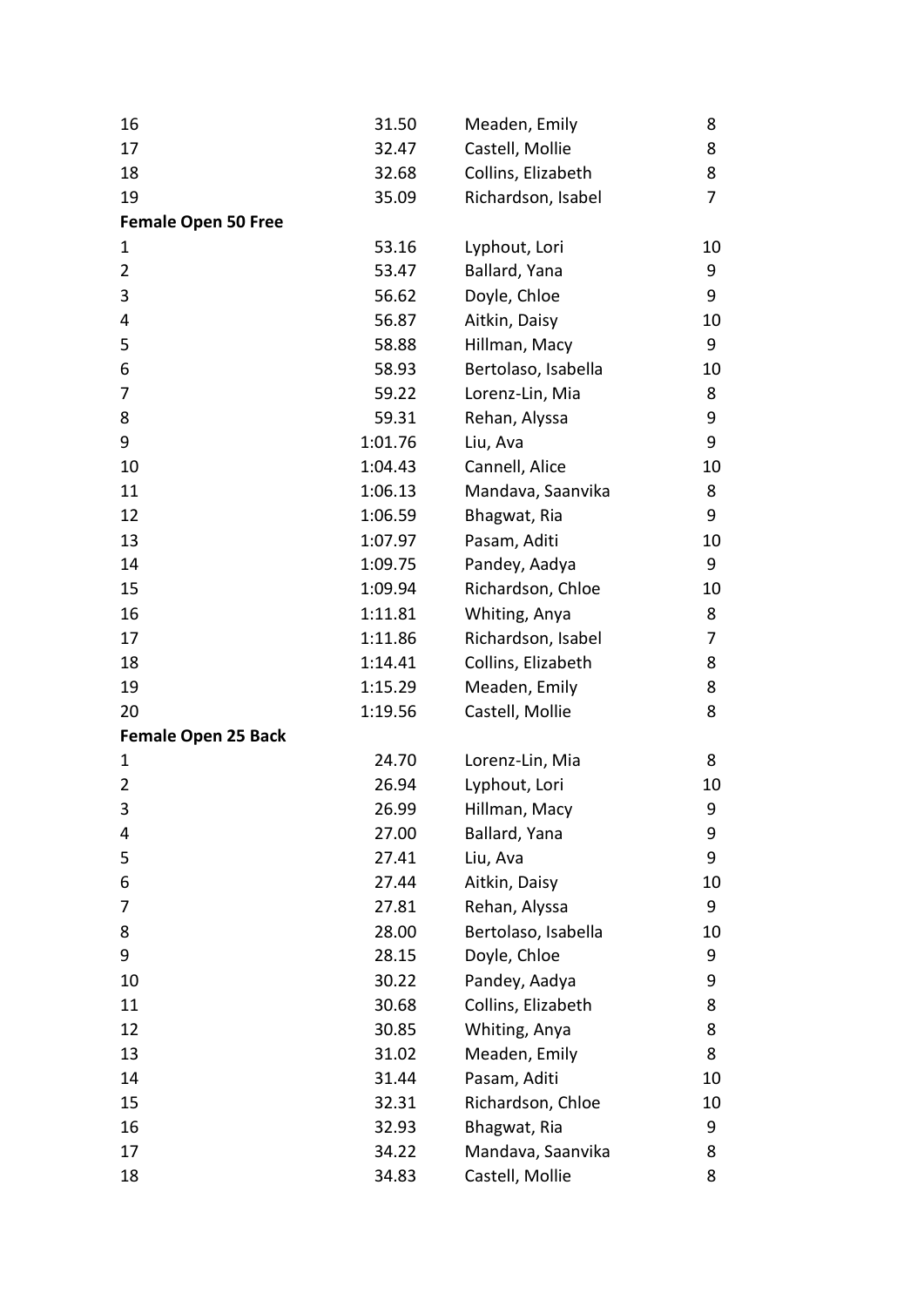**Female Open 50 Back**

| 1                            | 59.31   | Lorenz-Lin, Mia     | 8  |
|------------------------------|---------|---------------------|----|
| $\overline{2}$               | 59.87   | Hillman, Macy       | 9  |
| 3                            | 1:00.19 | Ballard, Yana       | 9  |
| 4                            | 1:00.91 | Aitkin, Daisy       | 10 |
| 5                            | 1:01.64 | Lyphout, Lori       | 10 |
| 6                            | 1:02.00 | Bertolaso, Isabella | 10 |
| 7                            | 1:04.78 | Liu, Ava            | 9  |
| 8                            | 1:06.29 | Pandey, Aadya       | 9  |
| 9                            | 1:08.20 | Whiting, Anya       | 8  |
| 10                           | 1:09.90 | Collins, Elizabeth  | 8  |
| 11                           | 1:10.28 | Richardson, Chloe   | 10 |
| 12                           | 1:12.22 | Meaden, Emily       | 8  |
| 13                           | 1:14.40 | Bhagwat, Ria        | 9  |
| 14                           | 1:18.47 | Pasam, Aditi        | 10 |
| 15                           | 1:19.62 | Castell, Mollie     | 8  |
| 16                           | 1:22.94 | Mandava, Saanvika   | 8  |
| <b>Female Open 25 Breast</b> |         |                     |    |
| 1                            | 30.18   | Lorenz-Lin, Mia     | 8  |
| 2                            | 30.37   | Lyphout, Lori       | 10 |
| 3                            | 30.97   | Cannell, Alice      | 10 |
| 4                            | 31.28   | Richardson, Chloe   | 10 |
| 5                            | 31.63   | Liu, Ava            | 9  |
| 6                            | 31.90   | Ballard, Yana       | 9  |
| 7                            | 32.25   | Aitkin, Daisy       | 10 |
| 8                            | 32.97   | Pasam, Aditi        | 10 |
| 9                            | 33.47   | Bertolaso, Isabella | 10 |
| 9                            | 33.47   | Doyle, Chloe        | 9  |
| 10                           | 33.93   | Hillman, Macy       | 9  |
| 11                           | 34.37   | Bhagwat, Ria        | 9  |
| 12                           | 35.09   | Mandava, Saanvika   | 8  |
| 13                           | 37.85   | Whiting, Anya       | 8  |
| 14                           | 43.15   | Castell, Mollie     | 8  |
| 15                           | 43.94   | Pandey, Aadya       | 9  |
| 16                           | 44.12   | Meaden, Emily       | 8  |
| 17                           | 51.00   | Richardson, Isabel  | 7  |
| 18                           | 51.13   | Collins, Elizabeth  | 8  |
| <b>Female Open 50 Breast</b> |         |                     |    |
| 1                            | 1:06.03 | Aitkin, Daisy       | 10 |
| 2                            | 1:06.84 | Lorenz-Lin, Mia     | 8  |
| 3                            | 1:08.75 | Ballard, Yana       | 9  |
| 4                            | 1:08.92 | Lyphout, Lori       | 10 |
| 5                            | 1:09.38 | Richardson, Chloe   | 10 |
| 6                            | 1:09.56 | Doyle, Chloe        | 9  |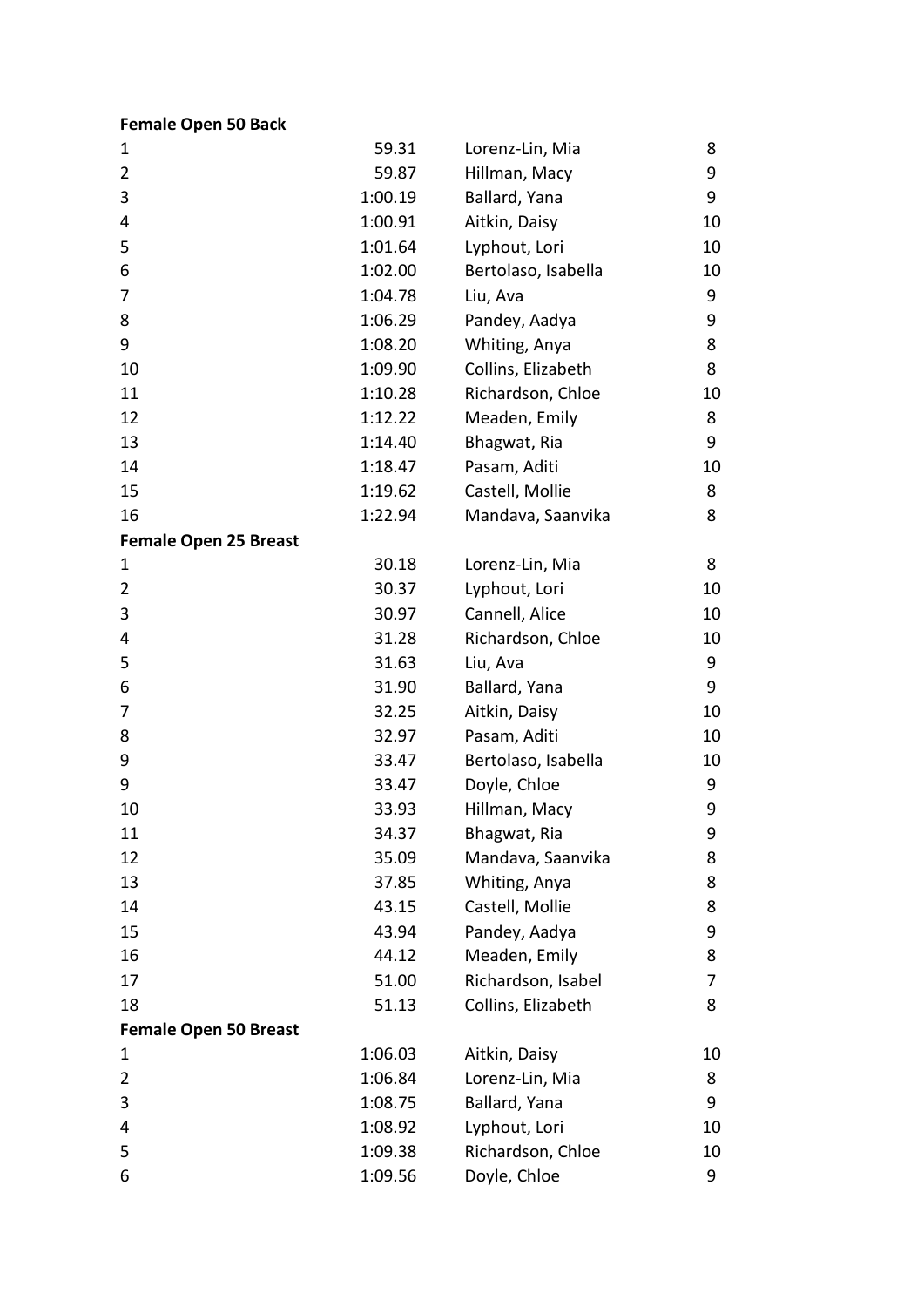| 7                         | 1:10.78 | Cannell, Alice      | 10 |
|---------------------------|---------|---------------------|----|
| 8                         | 1:13.75 | Liu, Ava            | 9  |
| 9                         | 1:17.09 | Pasam, Aditi        | 10 |
| 10                        | 1:17.81 | Bertolaso, Isabella | 10 |
| 11                        | 1:18.82 | Bhagwat, Ria        | 9  |
| 12                        | 1:22.76 | Hillman, Macy       | 9  |
| 13                        | 1:23.22 | Mandava, Saanvika   | 8  |
| 14                        | 1:24.63 | Whiting, Anya       | 8  |
| 15                        | 1:32.60 | Pandey, Aadya       | 9  |
| 16                        | 1:33.75 | Meaden, Emily       | 8  |
| 17                        | 1:34.91 | Castell, Mollie     | 8  |
| 18                        | 1:51.00 | Richardson, Isabel  | 7  |
| 19                        | 2:14.05 | Collins, Elizabeth  | 8  |
| <b>Female Open 25 Fly</b> |         |                     |    |
| 1                         | 30.56   | Lyphout, Lori       | 10 |
| $\overline{2}$            | 30.75   | Hillman, Macy       | 9  |
| 3                         | 31.94   | Lorenz-Lin, Mia     | 8  |
| 4                         | 32.37   | Ballard, Yana       | 9  |
| 5                         | 33.80   | Richardson, Chloe   | 10 |
| 6                         | 34.50   | Rehan, Alyssa       | 9  |
| 7                         | 34.99   | Bertolaso, Isabella | 10 |
| 8                         | 36.65   | Richardson, Isabel  | 7  |
| 9                         | 38.13   | Aitkin, Daisy       | 10 |
| 10                        | 38.50   | Doyle, Chloe        | 9  |
| 11                        | 39.88   | Pandey, Aadya       | 9  |
| 12                        | 40.15   | Liu, Ava            | 9  |
| 13                        | 41.21   | Castell, Mollie     | 8  |
| 14                        | 42.19   | Collins, Elizabeth  | 8  |
| 15                        | 42.31   | Mandava, Saanvika   | 8  |
| 16                        | 45.69   | Whiting, Anya       | 8  |
| <b>Male 7-7 25 Free</b>   |         |                     |    |
| 1                         | 30.35   | Sarkar, Viaan       | 7  |
| <b>Male 7-7 50 Free</b>   |         |                     |    |
| 1                         | 1:15.56 | Sarkar, Viaan       | 7  |
| Male 7-7 25 Breast        |         |                     |    |
| 1                         | 44.11   | Sarkar, Viaan       | 7  |
| Male 7-7 50 Breast        |         |                     |    |
| 1                         | 1:26.94 | Sarkar, Viaan       | 7  |
| <b>Male 8-8 25 Free</b>   |         |                     |    |
| 1                         | 23.93   | Li, Michael         | 8  |
| 2                         | 24.94   | Dhillon, Rishaan    | 8  |
| 3                         | 26.16   | Shepherd, Edward    | 8  |
| 4                         | 26.28   | Dinu, Alexandru     | 8  |
| 5                         | 27.47   | Cannell, James      | 8  |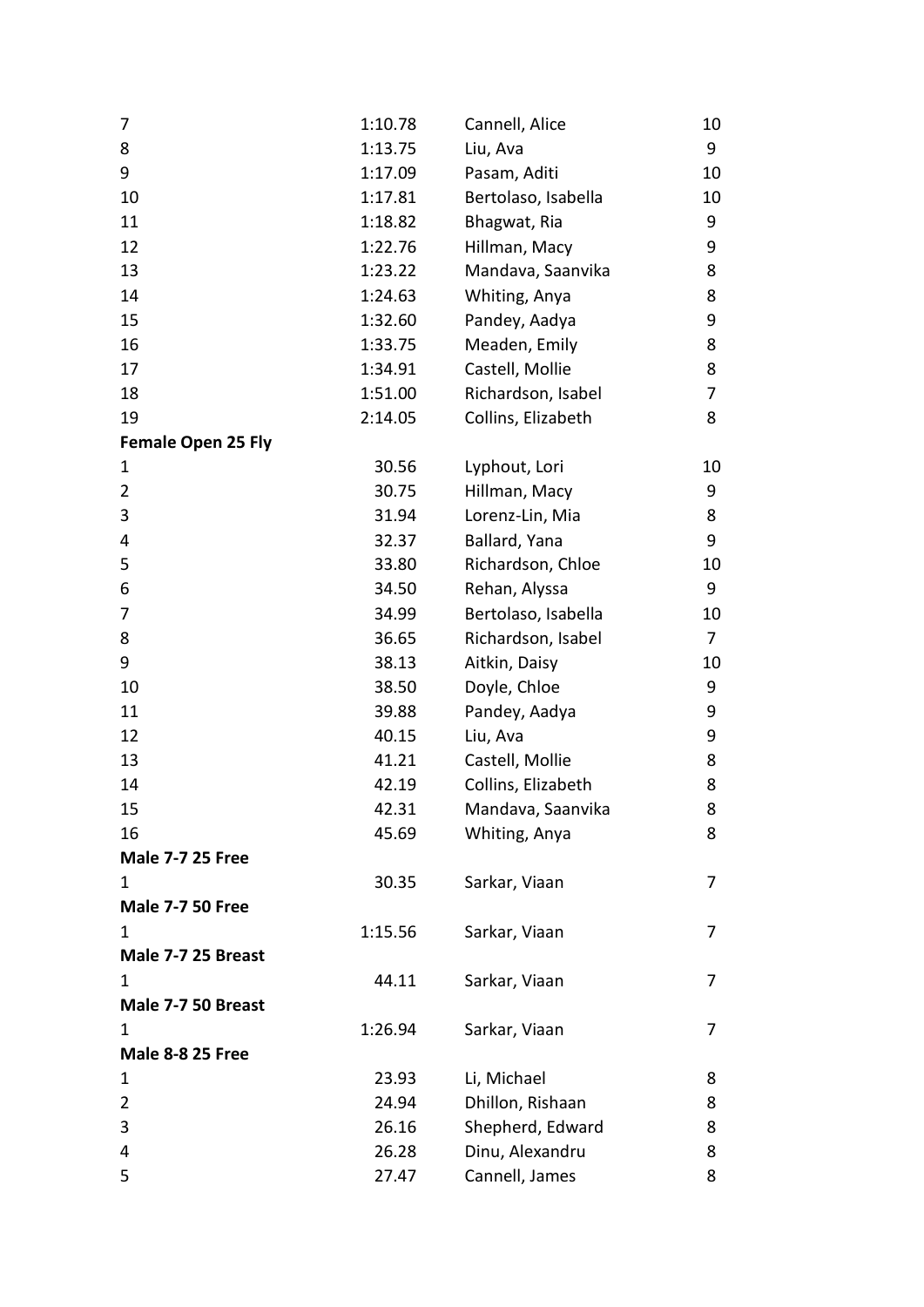**Male 8 -8 50 Free**

| $\mathbf 1$             | 58.62   | Li, Michael      | 8 |
|-------------------------|---------|------------------|---|
| $\overline{2}$          | 1:05.93 | Dinu, Alexandru  | 8 |
| 3                       | 1:09.16 | Cannell, James   | 8 |
| <b>Male 8-8 25 Back</b> |         |                  |   |
| 1                       | 27.31   | Dhillon, Rishaan | 8 |
| $\overline{2}$          | 27.37   | Shepherd, Edward | 8 |
| 3                       | 28.48   | Li, Michael      | 8 |
| 4                       | 29.21   | Cannell, James   | 8 |
| 5                       | 29.44   | Dinu, Alexandru  | 8 |
| <b>Male 8-8 50 Back</b> |         |                  |   |
| 1                       | 1:07.31 | Dinu, Alexandru  | 8 |
| Male 8-8 25 Breast      |         |                  |   |
| 1                       | 30.47   | Dhillon, Rishaan | 8 |
| $\overline{2}$          | 33.15   | Shepherd, Edward | 8 |
| 3                       | 37.09   | Cannell, James   | 8 |
| 4                       | 38.66   | Li, Michael      | 8 |
| 5                       | 38.68   | Dinu, Alexandru  | 8 |
| Male 8-8 50 Breast      |         |                  |   |
| $\mathbf 1$             | 1:21.00 | Cannell, James   | 8 |
| $\overline{2}$          | 1:25.22 | Dinu, Alexandru  | 8 |
| <b>Male 8-8 25 Fly</b>  |         |                  |   |
| 1                       | 35.72   | Dhillon, Rishaan | 8 |
| 2                       | 43.85   | Dinu, Alexandru  | 8 |
| <b>Male 9-9 25 Free</b> |         |                  |   |
| 1                       | 21.90   | Mauldon, Henry   | 9 |
| $\overline{2}$          | 23.02   | West, Thomas     | 9 |
| 3                       | 25.00   | Nistor, Luca     | 9 |
| 4                       | 29.16   | Shetty, Vyom     | 9 |
| <b>Male 9-9 50 Free</b> |         |                  |   |
| 1                       | 52.01   | Mauldon, Henry   | 9 |
| $\overline{2}$          | 58.44   | Nistor, Luca     | 9 |
| 3                       | 1:02.47 | West, Thomas     | 9 |
| 4                       | 1:08.21 | Shetty, Vyom     | 9 |
| Male 9-9 25 Back        |         |                  |   |
| $\mathbf 1$             | 25.75   | West, Thomas     | 9 |
| 2                       | 25.78   | Mauldon, Henry   | 9 |
| 3                       | 30.09   | Shetty, Vyom     | 9 |
| Male 9-9 50 Back        |         |                  |   |
| 1                       | 1:02.99 | West, Thomas     | 9 |
| $\overline{2}$          | 1:13.94 | Shetty, Vyom     | 9 |
| Male 9-9 25 Breast      |         |                  |   |
| 1                       | 32.00   | Mauldon, Henry   | 9 |
| $\overline{2}$          | 32.34   | Nistor, Luca     | 9 |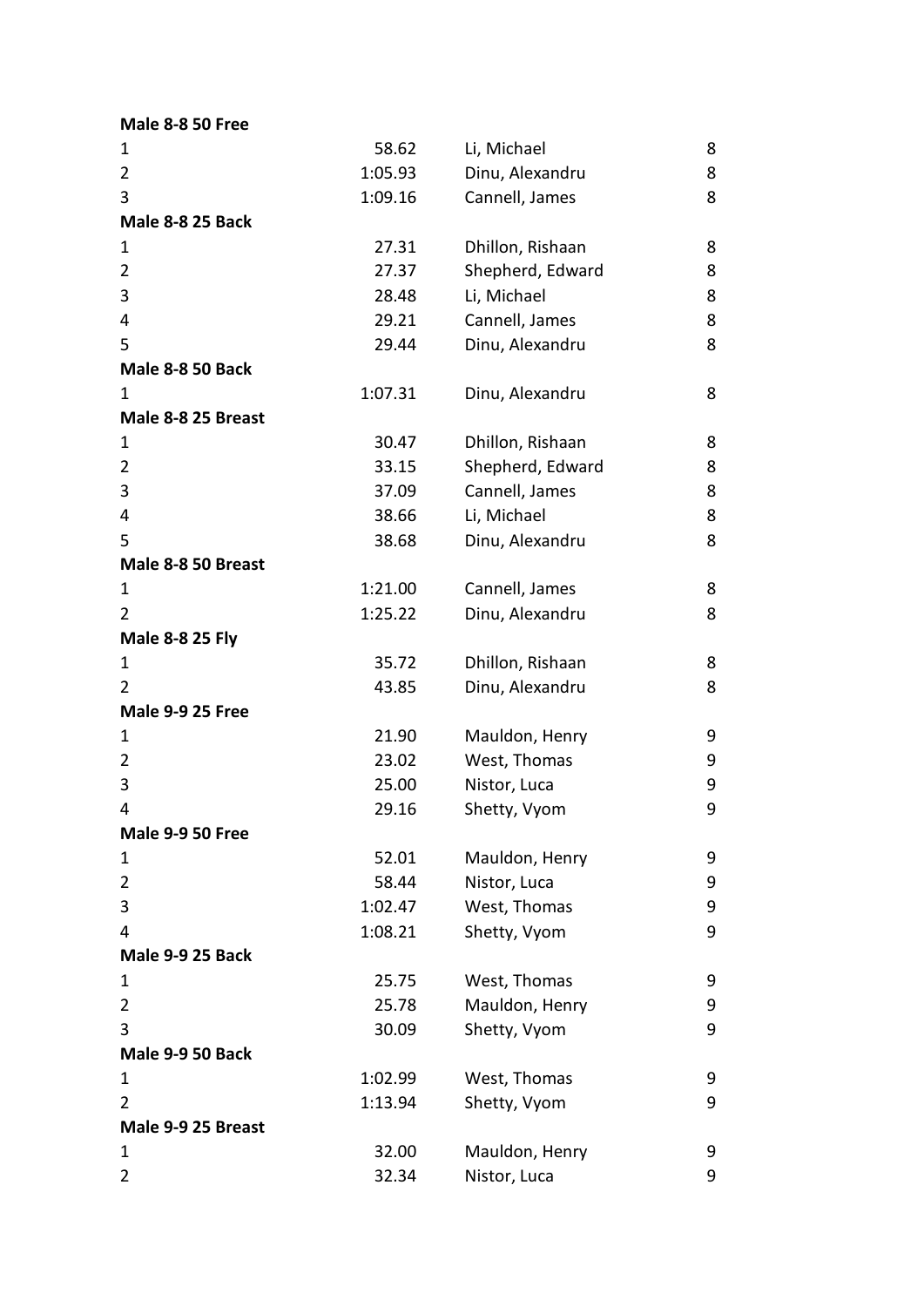| $\overline{2}$              | 32.34   | Shetty, Vyom       | 9  |
|-----------------------------|---------|--------------------|----|
| 3                           | 34.47   | West, Thomas       | 9  |
| Male 9-9 50 Breast          |         |                    |    |
| 1                           | 1:07.71 | Nistor, Luca       | 9  |
| $\overline{2}$              | 1:10.04 | Mauldon, Henry     | 9  |
| 3                           | 1:14.72 | Shetty, Vyom       | 9  |
| 4                           | 1:22.41 | West, Thomas       | 9  |
| <b>Male 9-9 25 Fly</b>      |         |                    |    |
| $\mathbf{1}$                | 32.50   | Mauldon, Henry     | 9  |
| $\overline{2}$              | 33.37   | West, Thomas       | 9  |
| 3                           | 34.25   | Shetty, Vyom       | 9  |
| <b>Male 10-10 25 Free</b>   |         |                    |    |
| 1                           | 19.26   | Henrick, Jacob     | 10 |
| $\overline{2}$              | 20.50   | Kucharski, Juliusz | 10 |
| <b>Male 10-10 50 Free</b>   |         |                    |    |
| 1                           | 47.85   | Kucharski, Juliusz | 10 |
| $\overline{2}$              | 48.19   | Henrick, Jacob     | 10 |
| <b>Male 10-10 25 Back</b>   |         |                    |    |
| 1                           | 24.84   | Henrick, Jacob     | 10 |
| $\overline{2}$              | 25.47   | Kucharski, Juliusz | 10 |
| <b>Male 10-10 50 Back</b>   |         |                    |    |
| $\mathbf{1}$                | 55.22   | Kucharski, Juliusz | 10 |
| <b>Male 10-10 25 Breast</b> |         |                    |    |
| 1                           | 25.53   | Henrick, Jacob     | 10 |
| $\overline{2}$              | 30.81   | Kucharski, Juliusz | 10 |
| <b>Male 10-10 50 Breast</b> |         |                    |    |
| $\mathbf{1}$                | 58.26   | Henrick, Jacob     | 10 |
| $\overline{2}$              | 1:08.16 | Kucharski, Juliusz | 10 |
| Male 10-10 25 Fly           |         |                    |    |
| 1                           | 30.91   | Kucharski, Juliusz | 10 |
| <b>Male 11-11 25 Free</b>   |         |                    |    |
| 1                           | 22.24   | Johansson, Henry   | 11 |
| $\overline{2}$              | 24.23   | Gautam, Reyaansh   | 11 |
| 3                           | 26.91   | Sood, Aaryan       | 11 |
| 4                           | 29.03   | Durbhaka, Ishan    | 11 |
| <b>Male 11-11 50 Free</b>   |         |                    |    |
| 1                           | 56.12   | Gautam, Reyaansh   | 11 |
| $\overline{2}$              | 1:01.81 | Sood, Aaryan       | 11 |
| <b>Male 11-11 25 Back</b>   |         |                    |    |
| 1                           | 26.03   | Johansson, Henry   | 11 |
| $\overline{2}$              | 27.30   | Gautam, Reyaansh   | 11 |
| 3                           | 31.61   | Sood, Aaryan       | 11 |
| 4                           | 36.62   | Durbhaka, Ishan    | 11 |
| <b>Male 11-11 50 Back</b>   |         |                    |    |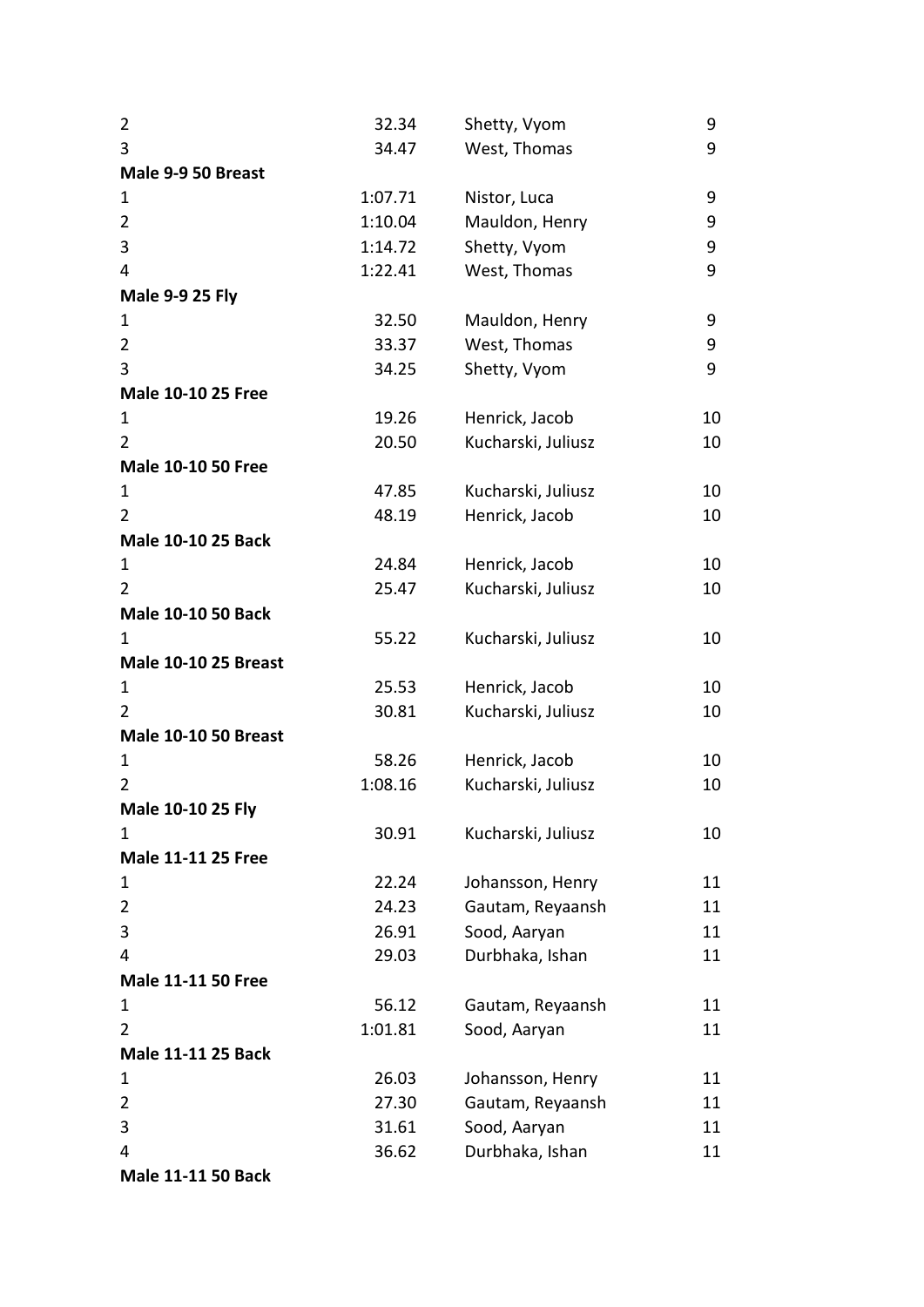| $\mathbf 1$                    | 1:02.25 | Gautam, Reyaansh   | 11 |
|--------------------------------|---------|--------------------|----|
| $\overline{2}$                 | 1:12.19 | Sood, Aaryan       | 11 |
| 3                              | 1:24.25 | Durbhaka, Ishan    | 11 |
| <b>Male 11-11 25 Breast</b>    |         |                    |    |
| 1                              | 32.33   | Johansson, Henry   | 11 |
| $\overline{2}$                 | 32.64   | Durbhaka, Ishan    | 11 |
| 3                              | 37.31   | Sood, Aaryan       | 11 |
| <b>Male 11-11 50 Breast</b>    |         |                    |    |
| 1                              | 1:11.97 | Durbhaka, Ishan    | 11 |
| 2                              | 1:21.15 | Sood, Aaryan       | 11 |
| Male 11-11 25 Fly              |         |                    |    |
| 1                              | 32.64   | Gautam, Reyaansh   | 11 |
| 2                              | 44.31   | Sood, Aaryan       | 11 |
| <b>Male 12-12 25 Free</b>      |         |                    |    |
| 1                              | 21.77   | Srivastava, Ehaan  | 12 |
| $\overline{2}$                 | 24.84   | Kandikonda, Avik   | 12 |
| 3                              | 30.50   | Stephenson, Marcus | 12 |
| <b>Male 12-12 50 Free</b>      |         |                    |    |
| $\mathbf{1}$                   | 53.25   | Srivastava, Ehaan  | 12 |
| $\overline{2}$                 | 58.49   | Kandikonda, Avik   | 12 |
| 3                              | 1:14.77 | Stephenson, Marcus | 12 |
| Male 12-12 25 Back             |         |                    |    |
| 1                              | 29.06   | Kandikonda, Avik   | 12 |
| $\overline{2}$                 | 40.00   | Stephenson, Marcus | 12 |
| <b>Male 12-12 50 Back</b>      |         |                    |    |
| 1                              | 1:02.79 | Kandikonda, Avik   | 12 |
| $\overline{2}$                 | 1:24.79 | Stephenson, Marcus | 12 |
| <b>Male 12-12 25 Breast</b>    |         |                    |    |
| 1                              | 25.98   | Srivastava, Ehaan  | 12 |
| $\overline{2}$                 | 36.06   | Kandikonda, Avik   | 12 |
| 3                              | 43.57   | Stephenson, Marcus | 12 |
| <b>Male 12-12 50 Breast</b>    |         |                    |    |
| $\mathbf 1$                    | 58.18   | Srivastava, Ehaan  | 12 |
| $\overline{2}$                 | 1:21.59 | Kandikonda, Avik   | 12 |
| 3                              | 1:34.06 | Stephenson, Marcus | 12 |
| Male 12-12 25 Fly              |         |                    |    |
| 1                              | 37.91   | Kandikonda, Avik   | 12 |
| <b>Male 13-13 25 Free</b>      |         |                    |    |
| 1<br>$\overline{2}$            | 19.22   | Kadian, Shaurya    | 13 |
|                                | 19.94   | Ward, Ethan        | 13 |
| 3                              | 24.56   | Popa, Rares        | 13 |
| <b>Male 13-13 50 Free</b><br>1 |         |                    |    |
|                                | 45.19   | Kadian, Shaurya    | 13 |
| 2                              | 48.11   | Ward, Ethan        | 13 |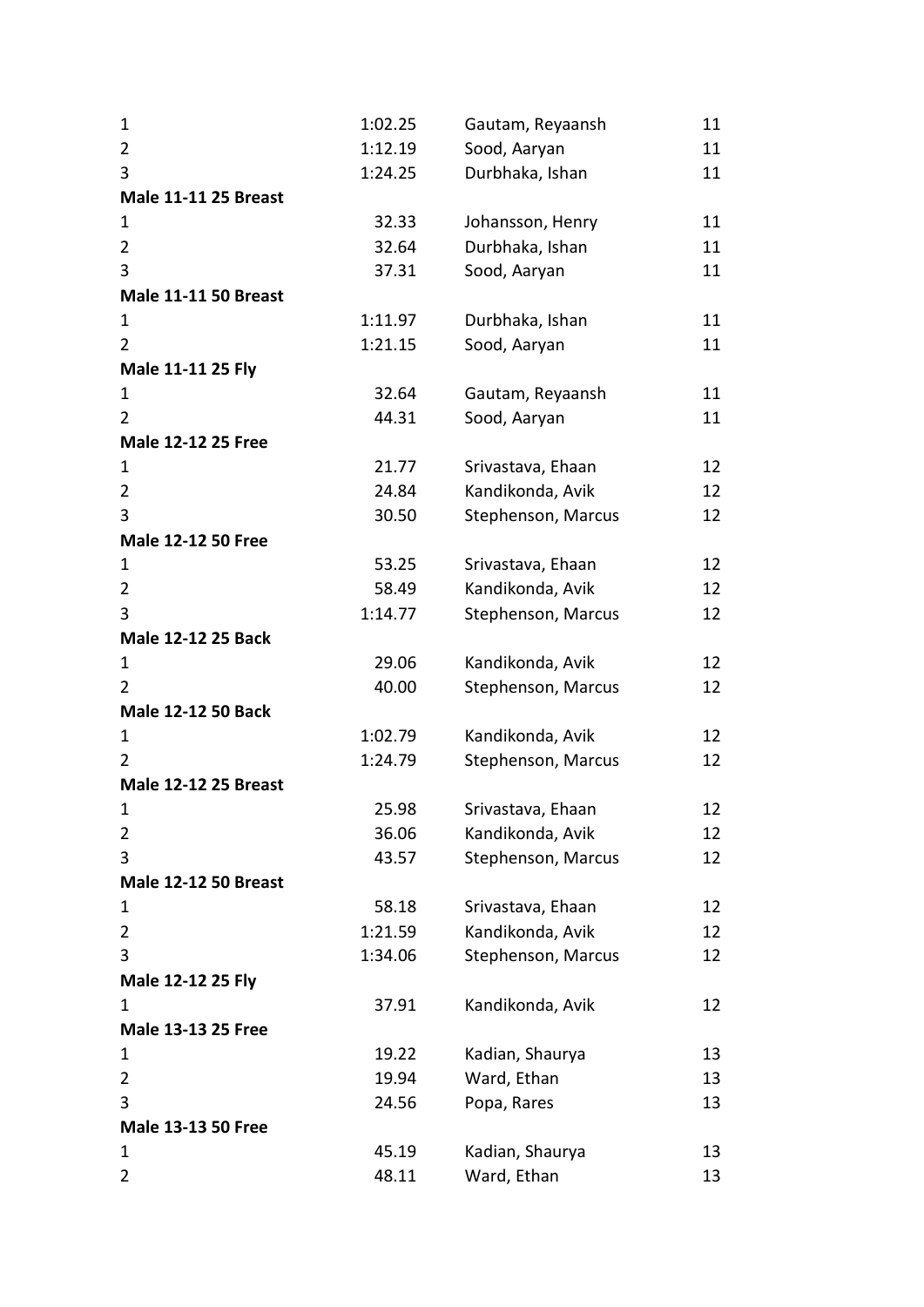| 3                           | 1:02.09 | Popa, Rares        | 13 |
|-----------------------------|---------|--------------------|----|
| <b>Male 13-13 25 Back</b>   |         |                    |    |
| $\mathbf 1$                 | 24.90   | Ward, Ethan        | 13 |
| $\overline{2}$              | 27.39   | Popa, Rares        | 13 |
| 3                           | 27.44   | Kadian, Shaurya    | 13 |
| <b>Male 13-13 50 Back</b>   |         |                    |    |
| 1                           | 54.69   | Ward, Ethan        | 13 |
| $\overline{2}$              | 59.46   | Kadian, Shaurya    | 13 |
| 3                           | 1:05.56 | Popa, Rares        | 13 |
| <b>Male 13-13 25 Breast</b> |         |                    |    |
| $\mathbf 1$                 | 29.55   | Ward, Ethan        | 13 |
| $\overline{2}$              | 30.15   | Kadian, Shaurya    | 13 |
| <b>Male 13-13 50 Breast</b> |         |                    |    |
| 1                           | 1:06.11 | Ward, Ethan        | 13 |
| $\overline{2}$              | 1:10.61 | Kadian, Shaurya    | 13 |
| Male 13-13 25 Fly           |         |                    |    |
| 1                           | 22.90   | Kadian, Shaurya    | 13 |
| 2                           | 33.60   | Ward, Ethan        | 13 |
| 3                           | 34.12   | Popa, Rares        | 13 |
| <b>Male Open 25 Free</b>    |         |                    |    |
| 1                           | 19.22   | Kadian, Shaurya    | 13 |
| 2                           | 19.26   | Henrick, Jacob     | 10 |
| 3                           | 19.94   | Ward, Ethan        | 13 |
| 4                           | 20.50   | Kucharski, Juliusz | 10 |
| 5                           | 21.77   | Srivastava, Ehaan  | 12 |
| 6                           | 21.90   | Mauldon, Henry     | 9  |
| 7                           | 22.24   | Johansson, Henry   | 11 |
| 8                           | 23.02   | West, Thomas       | 9  |
| 9                           | 23.93   | Li, Michael        | 8  |
| 10                          | 24.23   | Gautam, Reyaansh   | 11 |
| 11                          | 24.56   | Popa, Rares        | 13 |
| 12                          | 24.84   | Kandikonda, Avik   | 12 |
| 13                          | 24.94   | Dhillon, Rishaan   | 8  |
| 14                          | 25.00   | Nistor, Luca       | 9  |
| 15                          | 26.16   | Shepherd, Edward   | 8  |
| 16                          | 26.28   | Dinu, Alexandru    | 8  |
| 17                          | 26.91   | Sood, Aaryan       | 11 |
| 18                          | 27.47   | Cannell, James     | 8  |
| 19                          | 29.03   | Durbhaka, Ishan    | 11 |
| 20                          | 29.16   | Shetty, Vyom       | 9  |
| 21                          | 30.35   | Sarkar, Viaan      | 7  |
| 22                          | 30.50   | Stephenson, Marcus | 12 |
| Male Open 50 Free           |         |                    |    |
| 1                           | 45.19   | Kadian, Shaurya    | 13 |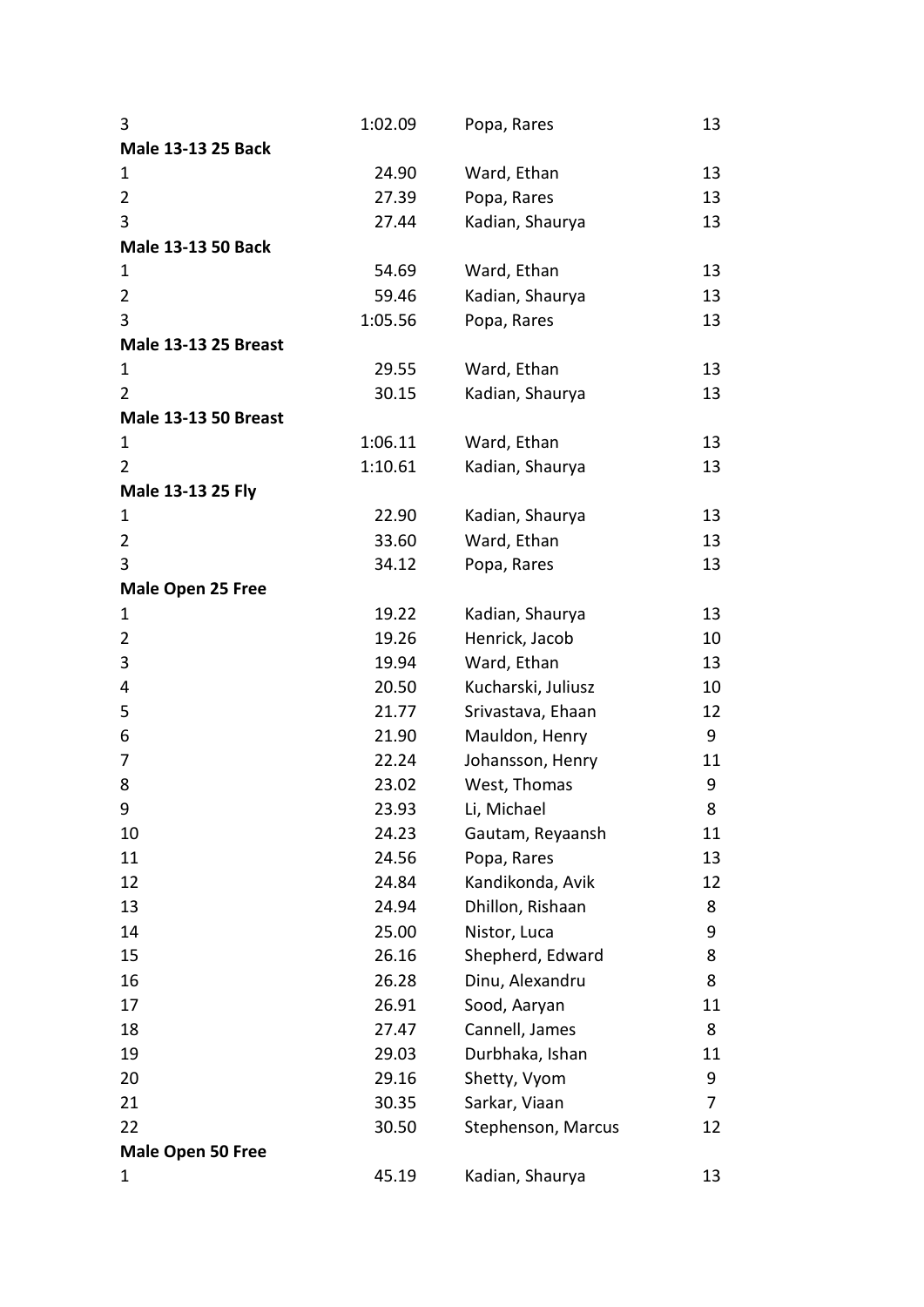| 2                        | 47.85   | Kucharski, Juliusz | 10 |
|--------------------------|---------|--------------------|----|
| 3                        | 48.11   | Ward, Ethan        | 13 |
| 4                        | 48.19   | Henrick, Jacob     | 10 |
| 5                        | 52.01   | Mauldon, Henry     | 9  |
| 6                        | 53.25   | Srivastava, Ehaan  | 12 |
| 7                        | 56.12   | Gautam, Reyaansh   | 11 |
| 8                        | 58.44   | Nistor, Luca       | 9  |
| 9                        | 58.49   | Kandikonda, Avik   | 12 |
| 10                       | 58.62   | Li, Michael        | 8  |
| 11                       | 1:01.81 | Sood, Aaryan       | 11 |
| 12                       | 1:02.09 | Popa, Rares        | 13 |
| 13                       | 1:02.47 | West, Thomas       | 9  |
| 14                       | 1:05.93 | Dinu, Alexandru    | 8  |
| 15                       | 1:08.21 | Shetty, Vyom       | 9  |
| 16                       | 1:09.16 | Cannell, James     | 8  |
| 17                       | 1:14.77 | Stephenson, Marcus | 12 |
| 18                       | 1:15.56 | Sarkar, Viaan      | 7  |
| <b>Male Open 25 Back</b> |         |                    |    |
| 1                        | 24.84   | Henrick, Jacob     | 10 |
| 2                        | 24.90   | Ward, Ethan        | 13 |
| 3                        | 25.47   | Kucharski, Juliusz | 10 |
| 4                        | 25.75   | West, Thomas       | 9  |
| 5                        | 25.78   | Mauldon, Henry     | 9  |
| 6                        | 26.03   | Johansson, Henry   | 11 |
| 7                        | 27.30   | Gautam, Reyaansh   | 11 |
| 8                        | 27.31   | Dhillon, Rishaan   | 8  |
| 9                        | 27.37   | Shepherd, Edward   | 8  |
| 10                       | 27.39   | Popa, Rares        | 13 |
| 11                       | 27.44   | Kadian, Shaurya    | 13 |
| 12                       | 28.48   | Li, Michael        | 8  |
| 13                       | 29.06   | Kandikonda, Avik   | 12 |
| 14                       | 29.21   | Cannell, James     | 8  |
| 15                       | 29.44   | Dinu, Alexandru    | 8  |
| 16                       | 30.09   | Shetty, Vyom       | 9  |
| 17                       | 31.61   | Sood, Aaryan       | 11 |
| 18                       | 36.62   | Durbhaka, Ishan    | 11 |
| 19                       | 40.00   | Stephenson, Marcus | 12 |
| <b>Male Open 50 Back</b> |         |                    |    |
| 1                        | 54.69   | Ward, Ethan        | 13 |
| 2                        | 55.22   | Kucharski, Juliusz | 10 |
| 3                        | 59.46   | Kadian, Shaurya    | 13 |
| 4                        | 1:02.25 | Gautam, Reyaansh   | 11 |
| 5                        | 1:02.79 | Kandikonda, Avik   | 12 |
| 6                        | 1:02.99 | West, Thomas       | 9  |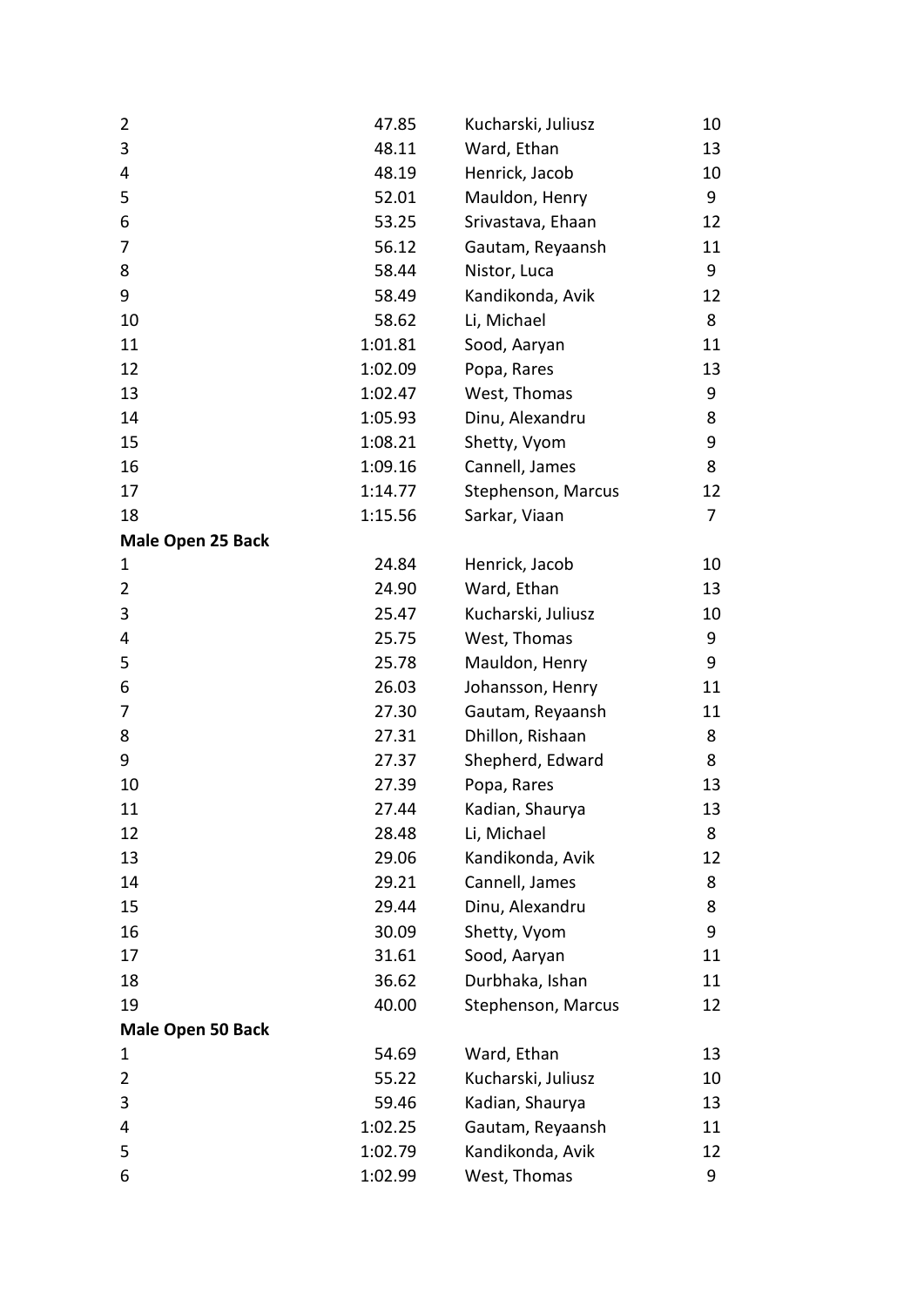| 7                          | 1:05.56 | Popa, Rares        | 13             |
|----------------------------|---------|--------------------|----------------|
| 8                          | 1:07.31 | Dinu, Alexandru    | 8              |
| 9                          | 1:12.19 | Sood, Aaryan       | 11             |
| 10                         | 1:13.94 | Shetty, Vyom       | 9              |
| 11                         | 1:24.25 | Durbhaka, Ishan    | 11             |
| 12                         | 1:24.79 | Stephenson, Marcus | 12             |
| <b>Male Open 25 Breast</b> |         |                    |                |
| 1                          | 25.53   | Henrick, Jacob     | 10             |
| $\overline{2}$             | 25.98   | Srivastava, Ehaan  | 12             |
| 3                          | 29.55   | Ward, Ethan        | 13             |
| 4                          | 30.15   | Kadian, Shaurya    | 13             |
| 5                          | 30.47   | Dhillon, Rishaan   | 8              |
| 6                          | 30.81   | Kucharski, Juliusz | 10             |
| 7                          | 32.00   | Mauldon, Henry     | 9              |
| 8                          | 32.33   | Johansson, Henry   | 11             |
| 9                          | 32.34   | Nistor, Luca       | 9              |
| 9                          | 32.34   | Shetty, Vyom       | 9              |
| 10                         | 32.64   | Durbhaka, Ishan    | 11             |
| 11                         | 33.15   | Shepherd, Edward   | 8              |
| 12                         | 34.47   | West, Thomas       | 9              |
| 13                         | 36.06   | Kandikonda, Avik   | 12             |
| 14                         | 37.09   | Cannell, James     | 8              |
| 15                         | 37.31   | Sood, Aaryan       | 11             |
| 16                         | 38.66   | Li, Michael        | 8              |
| 17                         | 38.68   | Dinu, Alexandru    | 8              |
| 18                         | 43.57   | Stephenson, Marcus | 12             |
| 19                         | 44.11   | Sarkar, Viaan      | $\overline{7}$ |
| <b>Male Open 50 Breast</b> |         |                    |                |
| 1                          | 58.18   | Srivastava, Ehaan  | 12             |
| 2                          | 58.26   | Henrick, Jacob     | 10             |
| 3                          | 1:06.11 | Ward, Ethan        | 13             |
| 4                          | 1:07.71 | Nistor, Luca       | 9              |
| 5                          | 1:08.16 | Kucharski, Juliusz | 10             |
| 6                          | 1:10.04 | Mauldon, Henry     | 9              |
| 7                          | 1:10.61 | Kadian, Shaurya    | 13             |
| 8                          | 1:11.97 | Durbhaka, Ishan    | 11             |
| 9                          | 1:14.72 | Shetty, Vyom       | 9              |
| 10                         | 1:21.00 | Cannell, James     | 8              |
| 11                         | 1:21.15 | Sood, Aaryan       | 11             |
| 12                         | 1:21.59 | Kandikonda, Avik   | 12             |
| 13                         | 1:22.41 | West, Thomas       | 9              |
| 14                         | 1:25.22 | Dinu, Alexandru    | 8              |
| 15                         | 1:26.94 | Sarkar, Viaan      | 7              |
| 16                         | 1:34.06 | Stephenson, Marcus | 12             |